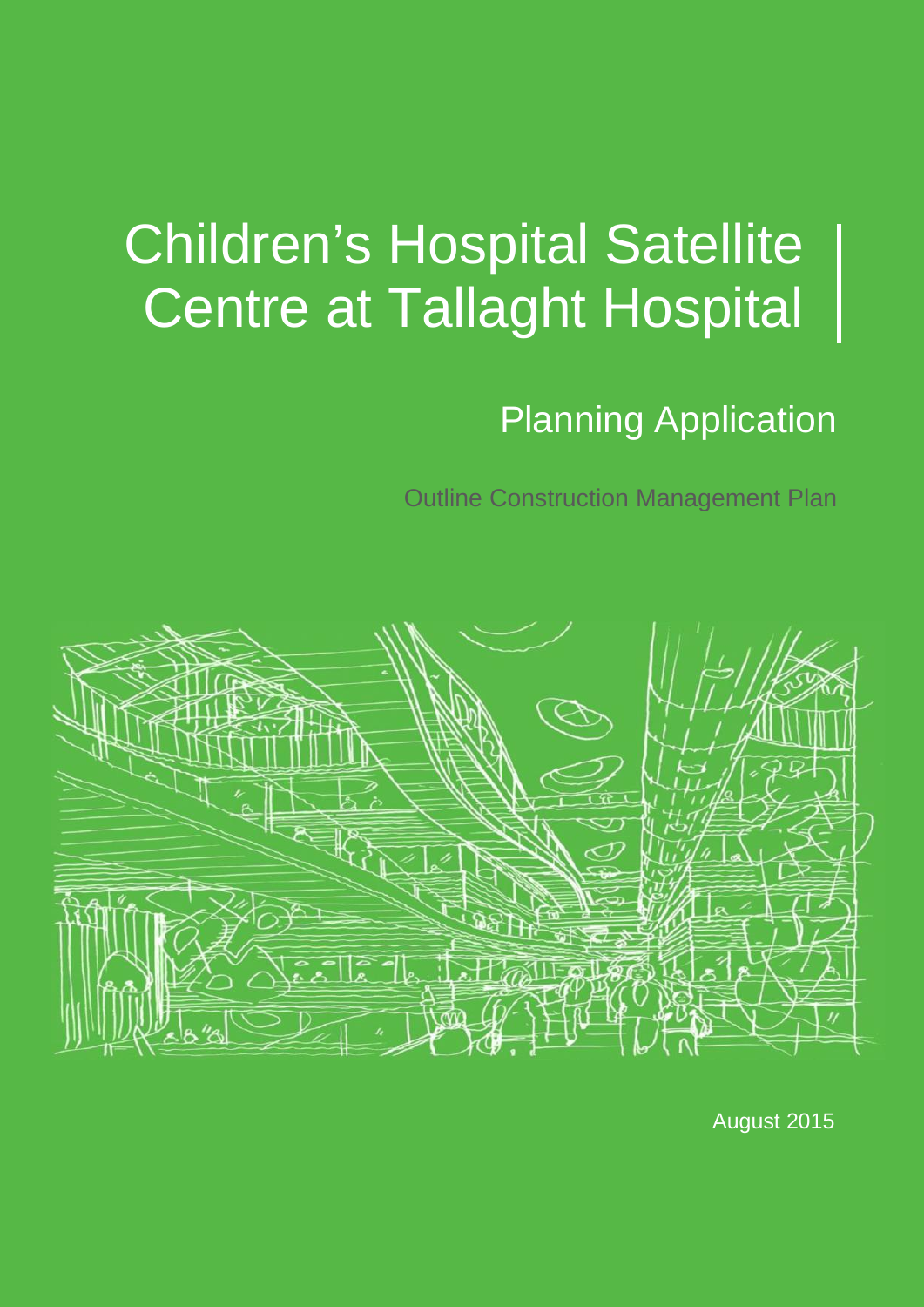

#### **1.0 OVERVIEW AND OBJECTIVES**

The purpose of this Outline Construction Management Plan as part of the proposed documentation for the proposed new children's hospital satellite centre located at Tallaght Hospital campus is set out below.

As the proposed development at the Tallaght Hospital site is of a much smaller scale than the St. James's Hospital Campus the Outline Construction Management Plan relates to site specific issues. The overall principles are consistent however, and the objectives of the Outline Construction Management Plan for Tallaght are as follows:

- To highlight key site information in relation to the proposed construction of a major new build project on the ground s of the existing hospital facility;
- Identify information required from the contractor in developing their construction management planning and requirements leading to the issue of the Contractors Construction Management Plan;
- Highlight key health & safety issues associated with over site set up, site access and traffic management considerations;
- Identify design assumptions with regard to overall constructability existing services, facilities, proposed site compound area, cranage etc.
- To identify key environmental mitigation measures that are required to be employed by the contractor.

For the avoidance of doubt, any construction on the Tallaght Campus must have regard to the mitigation measures set out in the individual sections of this EIS.

#### **Children's Hospital Satellite Centre – Tallaght Hospital**

The gross floor area of the proposed satellite centre at Tallaght Hospital is 4,466sq.m. and includes the construction of an extension of 3,142 sq.m. and refurbishment works of 1,324 sq.m. to the existing hospital on a 1.04ha site. The building will be three storeys in height (118.075m above Ordnance Datum) with a screened plant space or approximately 15.575m at its highest point above the street level at the new entrance (the Ordnance Datum at the adjacent existing pavement is 102.500m). The finished floor levels of each floor area as follows:

- FFL Level 0 102.650m
- FFL Level 1 106.460m
- FFL Level 2 110.255m
- FFL Roof Deck 115.362m
- Parapet Level 118.075m
- $\bullet$  Flue Level 119.525m

The development will be located close to the main site entrance and main adult hospital entrance and will connect back into the existing hospital alongside the hospital access road. The connection to the existing building is formed through abutting the existing fire escape stair to the east of the Administration Department and through the creation of a new hospital street running through the plan from the children's hospital satellite centre entrance area to the existing hospital street thus linking the new building to the rest of the hospital accommodation. The only connection to the hospital will be via this new street. The majority of the elevation of the building will be finished in yellow/buff brick to match the existing hospital; however, additional rendered and coloured panels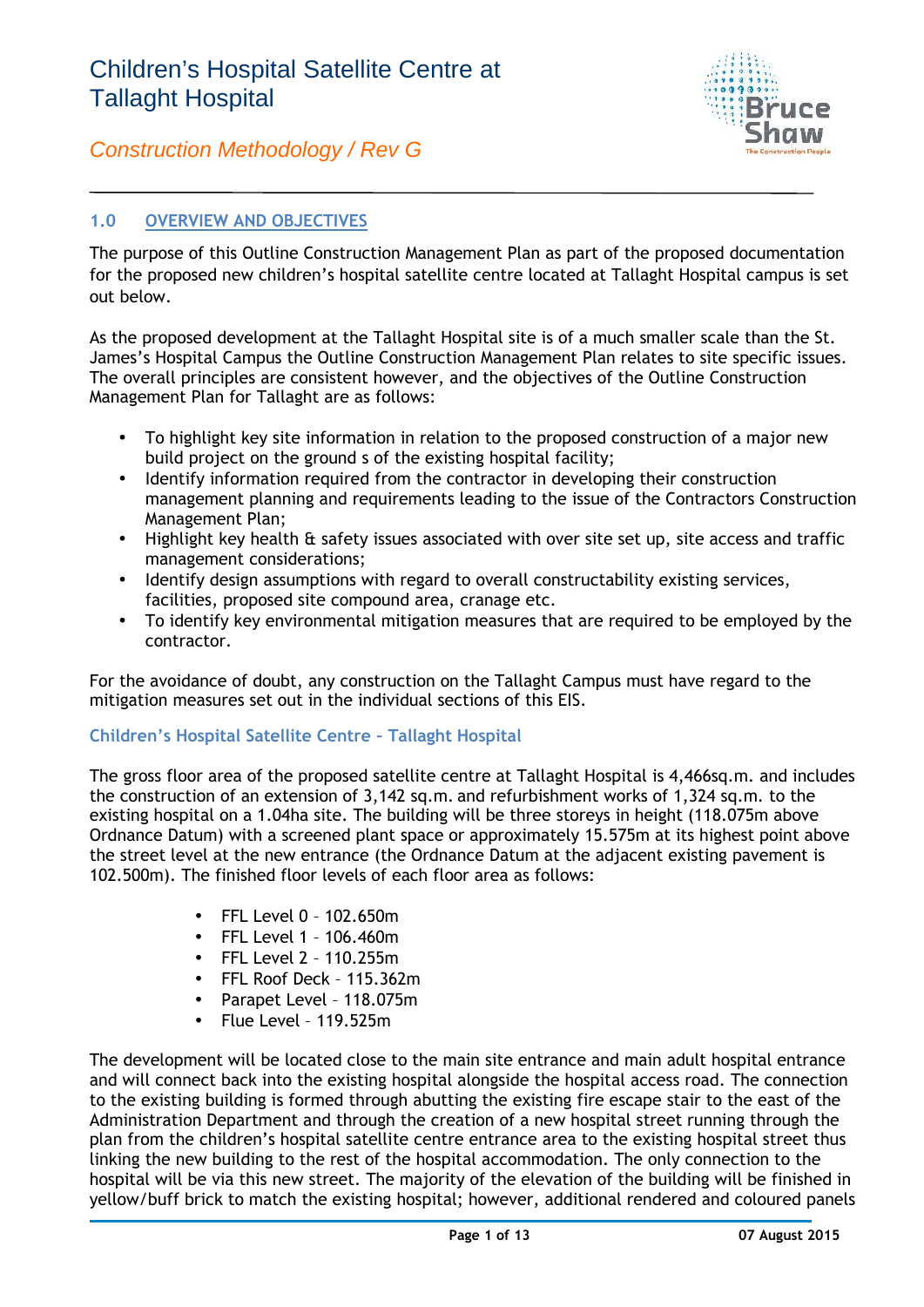

*Construction Methodology / Rev G*

will also be introduced. This will in-keeping with the treatment for the overall family of buildings proposed under National Paediatric Hospital Project, and will also to provide a sense of identity for the children's hospital satellite centre within the Tallaght Hospital campus.

There will be also be an amount of additional existing department reconfiguration (142sq.m.) to allow for the new hospital street to the north of the Urgent Care Department, relocating offices as part of the adult hospital Administration Department.

The entrance on the northeast of the new building will be accessed from the existing main hospital set down and pick up area. A new entrance space will be created with associated seating, enhanced paving and planting. The levels have been designed to provide level access between the set down / pick up bays and the new entrance. The urgent care entrance is located on the south elevation of the building adjacent to the ambulance parking area. A direct pedestrian route will be provided between the set down / pick up bays to the south of the building and this entrance.

The development will provide 5 no. new cycle hoops and 10 no. existing relocated cycle hoops to the west of the main entrance to the proposal. All proposed changes to the parking bays are reallocations to retain existing numbers, including 25 no. relocated visitor car parking bays to the

south-east of the proposal and 2 no. delivery parking bays adjacent to the existing building that is being refurbished. The reduction in the entrance mound will allow staff and deliveries earlier access to the service road, providing a level of segregation from visitor traffic. A new pedestrian access will be provided from the existing footpath along the hospital road to the east, with a new pedestrian crossing to allow safe access across the junction of the perimeter access road proposed.

The end of the existing perimeter access road and footpath to the south will be re-aligned to



improve safety at the junction leading to the Urgent Care Department as well as improve staff access off Hospital Road. Drop off facilities maintain clear access for the Urgent Care Department as well as the provision of replacement bays. A new entrance canopy will be provided to give protection from the elements for patients accessing the main entrance from the existing drop off canopy.

As with all Departments in the Hospital Campus the way finding strategy is an important part of the overall service provision and needs to be incorporated in the full communication strategy including notification letters and external communications. The application drawings set out proposed signage locations including signage on the new building and a totem sculptural sign, located opposite the new pedestrian crossing on the corner adjacent to the realigned road junction.

Attenuation tanks will be provide below newly formed parking areas with minimal service diversions restricted to those located below the new building footprint. The proposed children hospital satellite centre and its construction compound will utilise the lawn area at the end of the hospital wing and the road, car park and adjoining areas to the south. The northern end of the existing planted mound will also be cut-back and re-graded to improved access to the southern side of the children's hospital satellite centre and existing hospital wing.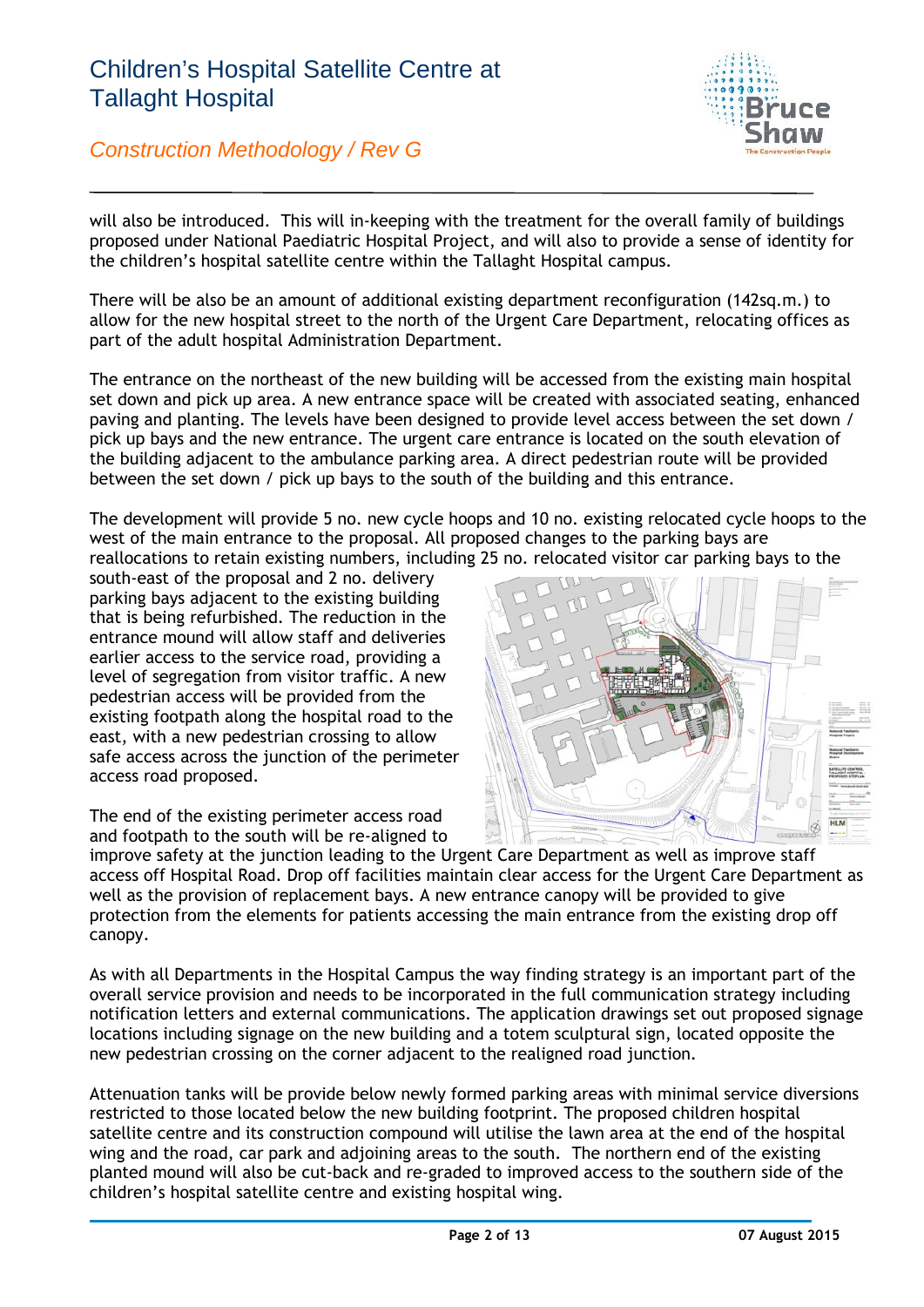

*Construction Methodology / Rev G*

The development will necessitate the removal of c.10 trees, together with the northern end of the planted mound. All of the trees to be removed are young early mature specimens – mainly birch and blue cedar. The 2 early mature oak trees will be retained as will the trees lining the entrance / reception to the existing hospital and the trees along the access road / car park. Once construction is complete a small area of new lawn will be reinstated with new tree planting at the end of the proposed satellite centre.

#### **2.0 STATUTORY REQUIREMENTS – HEALTH & SAFETY**

The contractor will be appointed as main contractor and Project Supervisor (Construction Stage) in line with the provisions of the Safety Health & Welfare at Work (Construction) Regulations 2013. As such they will maintain responsibility for the management of health & safety for all aspects of the construction works including site access requirements. The Health Service Executive and hospital maintain their own statutory obligations under safety legislation and will discharge these in line with requirements and best practice procedures.

This document should be reviewed in conjunction with the statutory requirements of the following safety legislation:

- Safety Health & Welfare at Work Act 2005 (Section 20);
- Safety Health & Welfare at Work (Construction) Regulations 2013 (Section 16);
- Safety Health & Welfare at Work (General Application) Regulations 2007;<br>• Supporting safety standards and codes of practice including but not limite
- Supporting safety standards and codes of practice including but not limited to works to underground services, overhead power lines, cranage, confined spaces etc.

#### **3.0 PROJECT SAFETY GOALS AND OBJECTIVES**

The contractor will be expected to set out in detail site specific leading and lagging indicators to track positive elements such as training, safety consultation, feedback, safety inspections and auditing, compliance and conformance criteria -

- Health & safety objectives for the project e.g. formalised safety observations; safety behaviour code; safety inspection monitoring and assessment;
- Maintenance of infection control and aspergillus prevention measures and compliance;
- Defined communications and consultation arrangements;
- Recording of all accidents and incidents including near misses;
- Compliance with environmental management objectives including waste recycling, volume of water used, percentage of sustainable timber;
- Monitoring of noise, dust, vibration;
- Traffic Management on the site during construction detailing access/egress
- Method statements for service and utility diversions
- Method statement for striping of existing fabric within the existing Admin building being refurbished.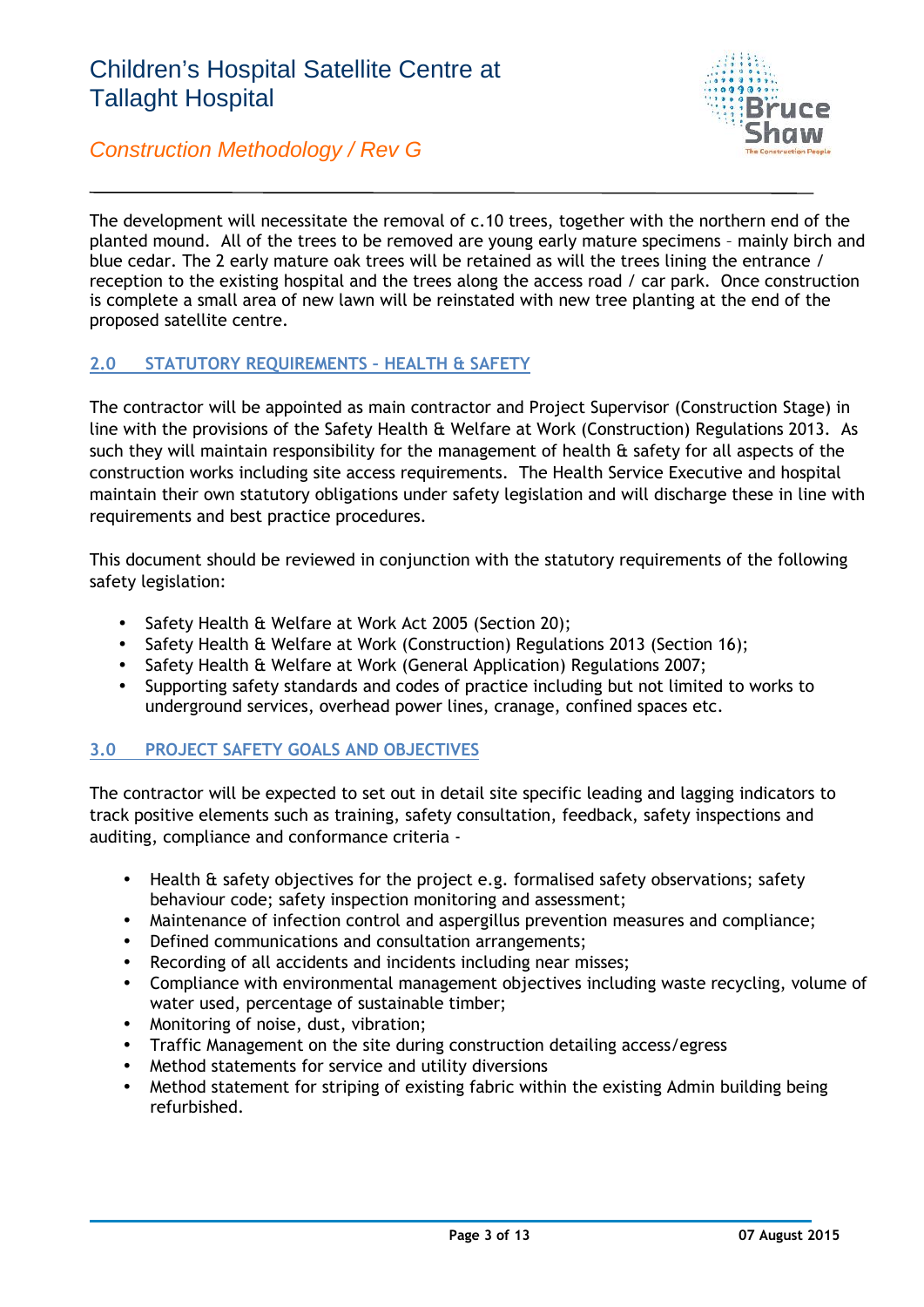

#### **4.0 CO-ORDINATION AND COMMUNICATIONS ARRANGEMENTS**

The design team for the project have prepared detailed design drawings an Environmental Impact Statement and specifications for the proposed children's hospital satellite centre, services, plant and equipment. A Preliminary Safety Plan has also been prepared by the Project Supervisor for the Design Process (PSDP) in conjunction with the design team. This Preliminary Safety Plan has outlined health & safety issues associated with the design and planning for the project works and has included information on the existing site, constraints and requirements for safety and health planning.

The appointed contractor will prepare a dedicated construction safety strategy supported by a construction safety plan, procedures and arrangements, traffic management plan, logistics plan, emergency plan.

During construction the contractor will be required to prepare works specific Risk Assessment and Method Statements (RAMs). Any works or access to areas under hospital control and management are subject to specific design team and hospital approval of this method statement requirement.

A Construction Stage Mobility Management Plan will be introduced. The implementation and promotion of the proposed measures during the construction phase will be responsibility of the

contractor and take into account the Environmental Impact Statement submitted with the Strategic Infrastructure Development Planning Application. This section presents the key proposals.

Method statements in this regard will include (but not limited) to the following:

- Traffic management for all construction traffic, emergency, and maintaining main access and ambulance roads at all times
- Logistics planning, management and co ordination
- Fire safety
- Aspergillus prevention together with infection control procedures and protocols; air monitoring to specified limits
- Works to existing services
- Works to existing structures
- Bulk excavation and ground works including planned routes to appropriate licensed landfill facilities
- Works along existing access routes
- Main building construction; off-loading, lifting and installation of large structural components including large span pre cast concrete panels
- Works in proximity to existing occupied areas such as the old age building and the existing ward accommodation above the refurbished Admin building. The existing crèche is being relocated.
- Other works as required

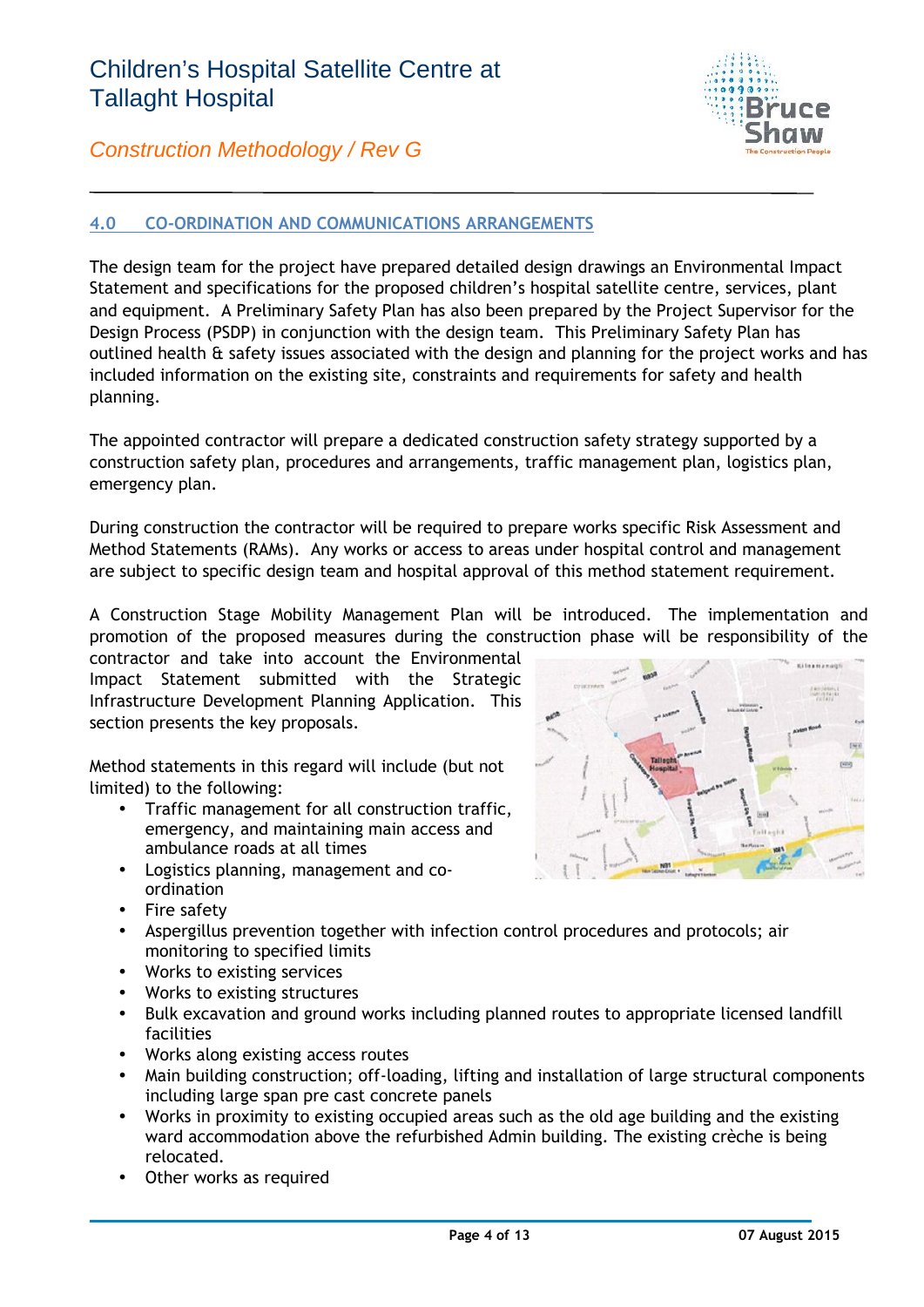

The above mentioned method statements will be consistent with the Environmental Impact Statement submitted with the Strategic Infrastructure Development Planning Application.

#### **5.0 SITE ACCESS AND TRAFFIC MANAGEMENT**

Access to the defined construction site and site compound will be achieved by way of the existing entrance and access routes to the hospital campus. The site compound area is located adjacent to the existing modular crèche that will be demolished as indicated on design layout drawings.

Access will also be required outside defined works areas including excavation works to the existing earth bank along the main access road to the hospital, works and connections to existing services etc. There are also pedestrian access routes along these roads.

A dedicated traffic management plan must be prepared by the appointed contractor, the objective of which is as follows:

- Ensure the safety of members of the public visitors construction operatives, staff and patients – there will also regular presence of young children in access areas;
- Maintain safe access and egress to/from all works areas;
- Ensure that traffic calming measures are implemented;
- Maintain and ensure adequate vision and sightlines;
- Ensure adherence to the Environmental Impact Statement submitted with the Strategic Infrastructure Development Planning Application.

Key inputs and requirements for the traffic management plan will include:

- Advance communications to all contractors accessing the site during construction;
- Erect traffic management signage in accordance with Chapter 8 of the traffic Signs manual to alert users of construction traffic;
- Maintain pedestrian crossing points; provide segregated access between vehicle and pedestrian & cyclists;
- Speed limit signage (15kph) to be erected at entry and on approach to the site and site working areas;
- Provide a wheel wash facility immediately inside the site entry point;
- Ensure that the roads and others areas are maintained and cleaned to a very high standard and that any spillages of an material are promptly cleaned;
- Provide adequate temporary lighting when and where required;
- A nominated temporary traffic operations supervisor will be appointed by the contractor.

With reference to the Traffic and Transportation chapter of the EIS:

#### *Construction Access Routes*

The site for the proposed children's hospital satellite centre at Tallaght Hospital campus is located in close proximity of a number of high-capacity roads, which are considered appropriate for and capable of accommodating all of the construction traffic, without any impact on residential streets or impacting on the Tallaght town centre street network.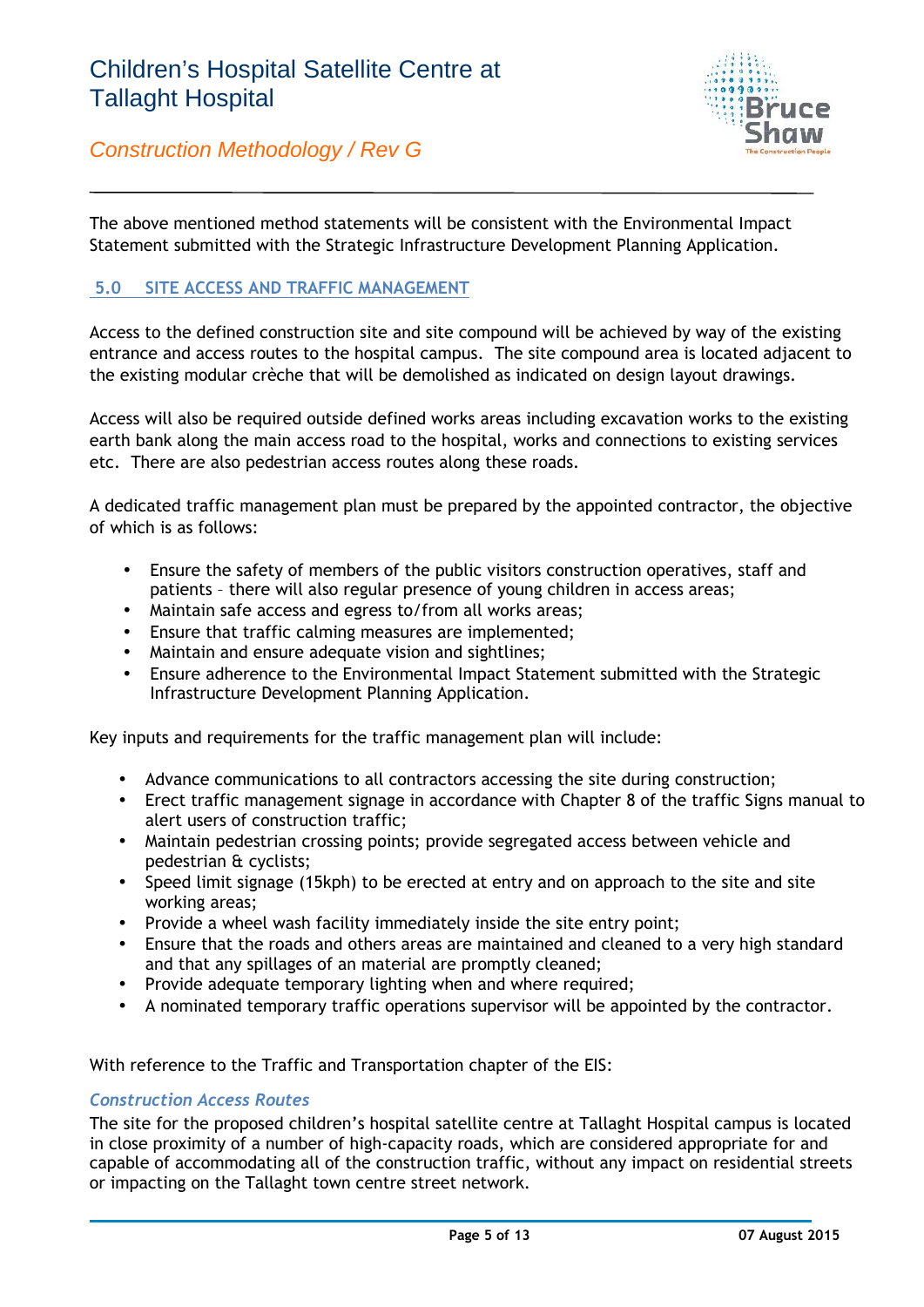

#### *Construction Methodology / Rev G*

#### *Construction Traffic Routes*

All routes are accessed via the **to to the MA** main Hospital access gate on Belgard Square North, and Cookstown Way, approximately 160 $m$  to the west. To the  $\frac{1}{10}$ south, Cookstown Way leads to **N7/M7** the N81, from where trips from the M50 (south) and from the N81 Blessington Road can be directed.

To the north, Cookstown Way joins the R838, which leads to the M50 at the Ballymount



interchange for trips to and from the M50 (north). Trips to and from the west and southwest will access Cookstown Way via the R136, which connects to the M4 (Galway, Sligo) at Lucan and the N7/M7 (Cork, Limerick) at Citywest.

It is envisaged that the peak construction activity will be associated with the excavation stage, which is envisaged to last for a maximum of two weeks. During this peak construction period, it is estimated that a maximum 64 vehicular trips (32 trucks in and 32 out) per day will be generated by the construction activities.

The impact on the local junctions are outlined in the table below.

| Junction name                              | AM peak                    |                            |               | <b>PM</b> peak             |                            |               |
|--------------------------------------------|----------------------------|----------------------------|---------------|----------------------------|----------------------------|---------------|
|                                            | <b>Existing</b><br>volumes | <b>Additional</b><br>trips | %<br>increase | <b>Existing</b><br>volumes | <b>Additional</b><br>trips | %<br>increase |
| Hospital Main Access/ Belgard<br>Sq. North | 1,710                      | 15                         | 0.88%         | 1,872                      | 15                         | 0.80%         |
| Belgard Sq. North/<br><b>Cookstown Way</b> | 1,788                      | 15                         | 0.84%         | 1,722                      | 15                         | 0.87%         |

#### *Peak Construction traffic Impact on Local Road Network*

The junctions of Cookstown Way with the N81 to the south and with the R838 Katherine Tynan Road have higher capacity than the above-mentioned junctions and it is considered that the impact of construction traffic on these will be insignificant, even in a worst case scenario whereby all trips would be directed to one of these locations only.

#### **6.0 CONSTRUCTION WORKS & BUILDABILITY CONSIDERATIONS IN DESIGN**

The proposed works comprise the construction of a new children's hospital satellite centre facility located immediately adjacent to and connected to the existing hospital facility. The design and nature of the works has been detailed on design drawings, specifications and supporting information e.g. Environmental Impact Statement but will include the following works which to be addressed in construction safety management procedures and supporting documentation by the contractor.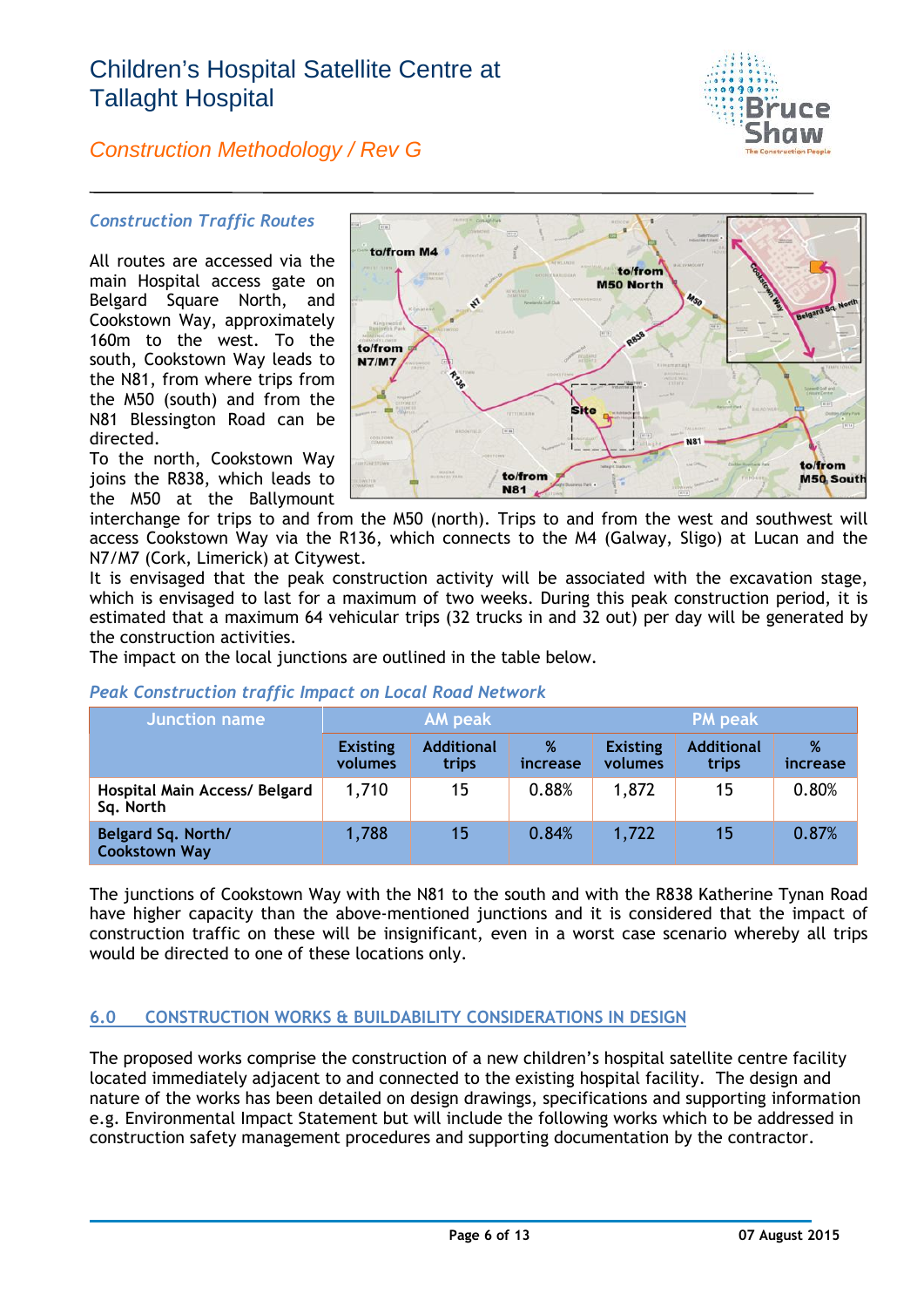

*Construction Methodology / Rev G*

A possible location for the contractors compound has been indicated with additional areas identified for possible materials lay down locations. A temporary alternative entrance to the Elderly care ward will be required to maintain safe access and avoid crossover of construction activities and the general public. The possible location for the materials lay down area will require a phased approach

to the highways works with early construction, potentially a temporary surface finish that allows continued access.

New build elements will be able to commence and start on site but refurbishment of the ground floor may require to be phased later during the construction period to allow for decanting of existing functions to alternative facilities on the campus.

Existing trees to be retained have been identified with suggested protection measures. Final agreements



on service routes and strategies for safe construction should take account of the locations and any issues identified early.

There are spatial constraints on the proposed site in relation to construction traffic and impacts on access to the overall campus including the emergency traffic route in the campus grounds. These may be mitigated if the drainage works are progressed as an enabling works contract or the contractor is obliged to carry out certain works prior to main building works.

There are a number of local surface water drains and probably sewers on the site that will need to be diverted as part of the works. This diversion will involve deep excavations in the existing access road in order to tie back into the original outfall. Additional localised excavations below pad foundations will be required to achieve satisfactory bearing capacity. Suitable temporary stability measures for these deep excavations will be required. Localised pumping of ground water is not envisaged but if it is required is will carried out in agreement with South Dublin County Council. Silt and sediment tanks will be used prior to discharge to the foul drainage system on the campus. Refer to the Soils and Geology report in the EIS.

A crane will be required on site for an extended period of time to facilitate precast and in-situ concrete construction at each level. Consideration should be given to the proposed crane location on site.

It is anticipated that construction traffic movements will need to be carefully planned for the activities of excavation, spoil removal and backfilling.

It is anticipated that the total number of operatives on site will be approximately 100.

- Site set up include erection of secure and robust 2.4m high hoarding around site working areas. This will likely change during the works and will be addressed by site specific method statements and design reviews (for the foundations);
- Co-ordination and management of site access and traffic management to the site along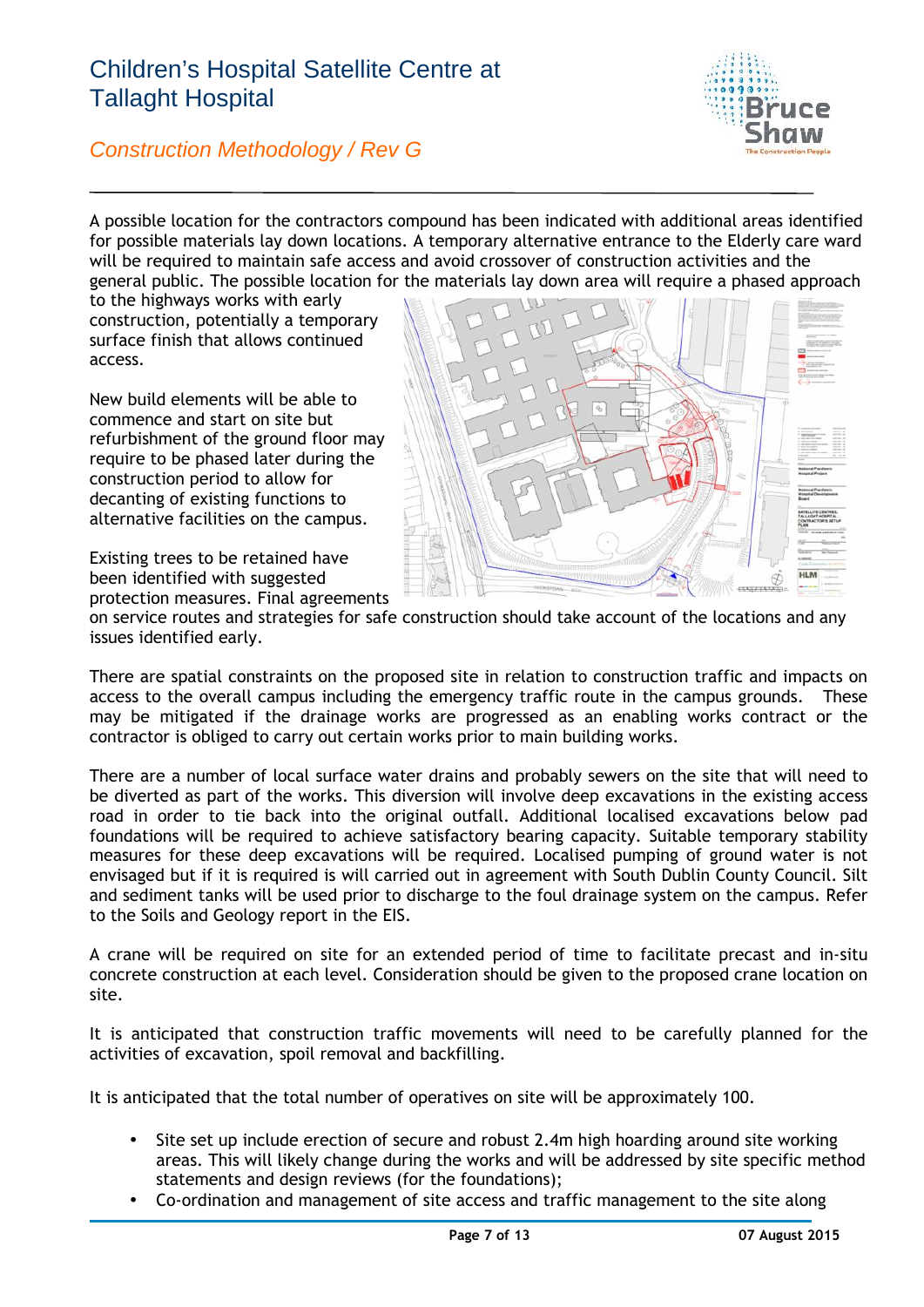

existing hospital roads and access routes;

- co-ordination and scheduling of site related traffic with other users bearing in mind that existing routes are busy;
- Formation of site entrance;
- Formation of crane base; verification of existing ground conditions to support loadings;
- Bulk excavation;
- Construction of retaining walls;
- Verification of existing services and maintaining protection of these services;
- Construction of the main building structure and plant areas;
- Installation of heavy plant and components;
- Alteration works to existing hospital buildings and structures;

#### **7.0 IMPACT OF WORKS ON THIRD PARTIES**

The chosen contractor must show competent ability and understanding of working within a live hospital campus. Immediately adjacent are the Elderly Care Ward, Administrative Offices, IT Server Rooms and the Main Hospital Access Road that all have to remain operational through the construction of the new facility. In particular the Contractor will minimise the associated risk of aspergillus through designated procedures, controls and preventive measures with active monitoring in associated with hospital infection control; incorporating infection control protocols including aspergillus protection measures and protocols, assessment air sampling monitoring to specified limits during the works, liaison with existing hospital infection control department, implementing safety control and management requirements arising from excavation works, break out of existing structures, noise and vibration, dust levels together with ongoing liaison with hospital authorities.

Staff and deliveries will still access the Hospital via the Main Campus entrance on Cookstown Way, to the south of the site and need to access the service perimeter road, the layout of which is being re configured as part of this project at the entrance to the satellite centre.

Traffic flows, already tight on the site should be affected a little as possible with operational agreements on acceptable delivery times. Alternative access for construction traffic should be considered from Fourth Avenue to the north east of the proposed site with vehicles leaving via the main campus entrance to reduce impact on traffic pressures.

Pedestrian access will remain as the Main Campus Entrance off Cookstown Way with a steady flow along the footpaths either side of Hospital Road, including potential drop off provision from cars etc. A temporary new crossing point should be considered at the boundary of the construction area (see Contractor's Setup Plan) to provide safe access to the other footpath when adjacent to the site works.

Builder's dust and noise should be carefully considered with works progressing immediately adjacent to openable windows of existing departments.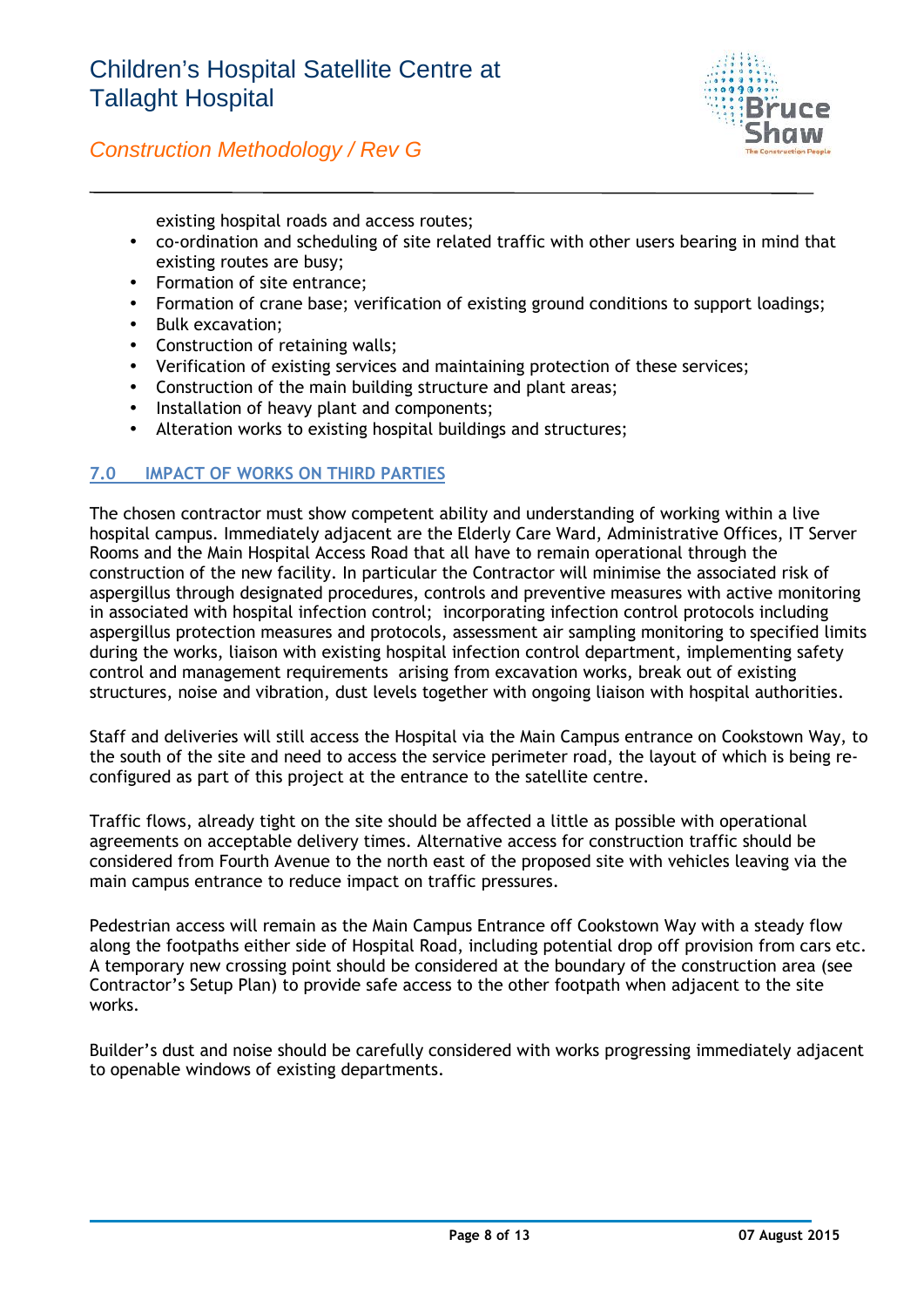

#### **8.0 KEY SITE INTERFACES**

The following site interfaces i.e. overlap and proximity between construction works and the existing hospital and public access and occupied areas have been identified:

- Site access and traffic management;
- Ongoing measures (throughout construction) to prevent risk of aspergillus and air monitoring by infection control department within the hospital to ensure compliance with stated requirements;
- Operation of cranage;
- Excavation works along existing access routes;
- Adjacency of compound to existing modular buildings to be relocated;
- Adjacency to the existing Breast Check facility;
- Site security and protection;
- Works to existing services ; connections to existing services including water main, surface water and foul drainage, existing manholes;
- Site compound.

#### **9.0 ORGANISATION AND ARRANGEMENTS**

Set out site safety organization and responsibility to achieve stated objectives including but not limited to the following as noted below – this to be developed further by the appointed contractor:

- Traffic management and logistics co-ordinator;
- Cranage co-ordinator;
- Infection control co-ordinator;
- MEP manager;
- Temporary works co-ordinator;
- Fire safety and emergency co-ordinator.
- Project Liaison with key stakeholders such as Tallaght Hospital

#### **10.0 CONTRACTOR PREQUALIFICATION**

The contractor must set out the procedures by which contractors are assessed, selected and appointed from the bid and pre-construction phase of the project works. The procedures should also set out how contractors will be pre-conditioned in regard to the management of health and safety when on site.

The following requirements should be noted and included:

- Supervisor competence;
- Training and experience;
- Logistics and planning;
- Lifting procedures and equipment;
- Safety induction procedures;
- RAMs;
- Safety system of works;
- Control of respective works areas.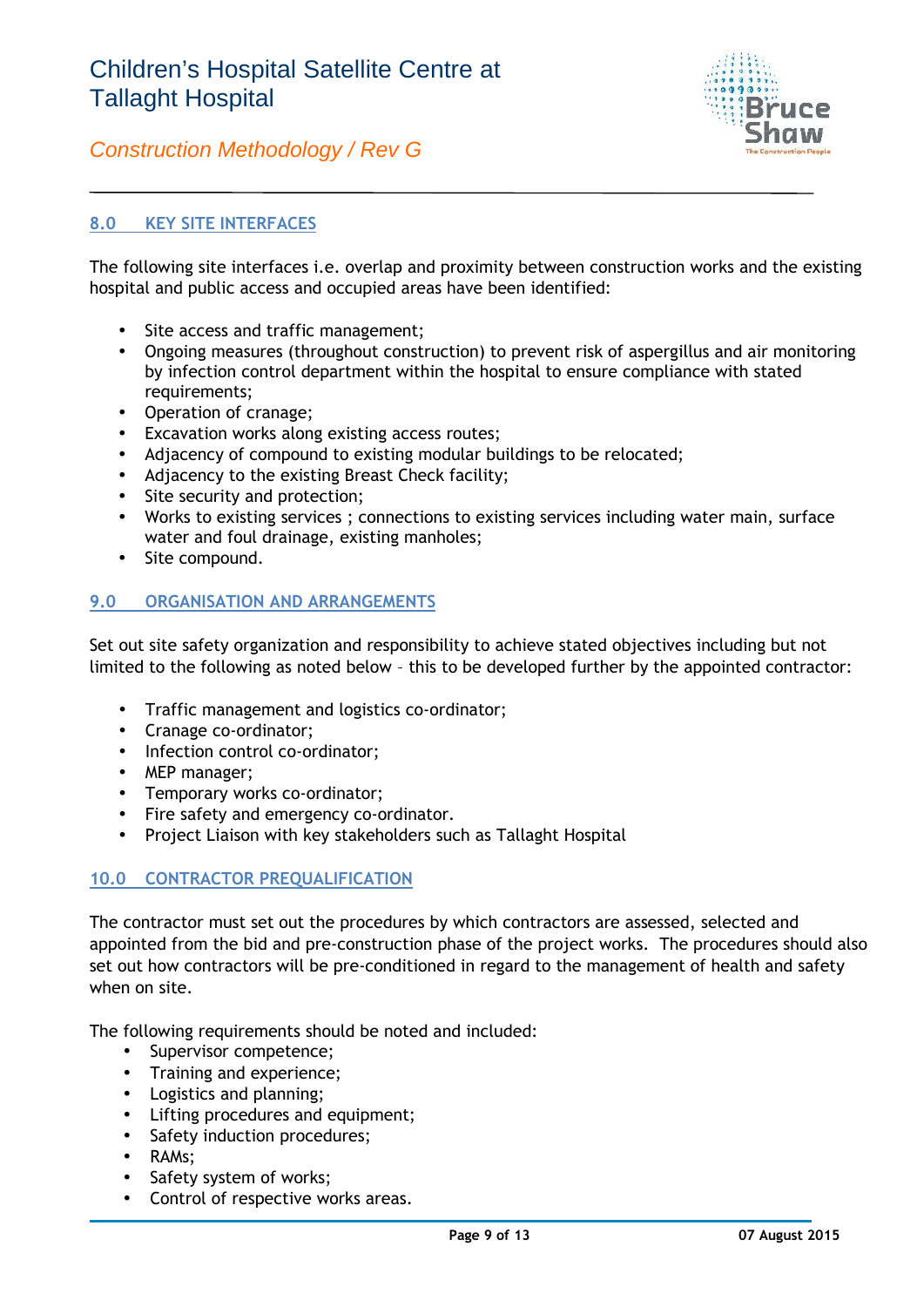

*Construction Methodology / Rev G*

#### **11.0 HAZARDOUS MATERIALS**

Potentially hazardous materials and substances for use on site should be identified with supporting materials safety data sheets (MSDS) information should be detailed in line with the provisions of the Chemical Agents Regulations, control of substances hazardous to health and codes of practice:

- Identification of health hazards (including operatives but also any others which might be affected including patients staff and members of the public) through their storage, use and / or application
- State the measures used to prevent harm
- Making sure that these measures are implemented
- Providing information instruction and training
- Providing health surveillance in appropriate cases
- Planning for emergencies
- Waste management considerations

#### **12.0 MAIN HEALTH & SAFETY ISSUES**

The following site specific safety issues have been identified and highlighted in the Preliminary Safety Plan for the project:

- Proximity of construction works to an existing and live hospital including link construction; Ensure the safety of members of the public visitors construction operatives, staff and patients – there will also regular presence of young children in access areas The new building is proposed immediately adjacent to the Main Acute Hospital Entrance, therefore clearly defined site hoardings will be specifically required along the this western boundary.
- Maintain safe access and egress to/from all works areas. The suggested site compound has been placed to the east on the site as far from public circulation as possible.
- Ensure that traffic calming measures are implemented, with suggested segregated site traffic entering from the north west gate.
- Maintain and ensure adequate vision and sightlines. The proposed site isn't constrained although site access from the east will be close to the existing 3 storey elderly care ward buildings which may require consideration for construction traffic visibility splays.
- Maintain existing ambulance and services, pedestrian and vehicle access, services deliveries within the hospital.
- Ensure effective co-ordination in both design and construction stages for the relocation of existing modular buildings as part of the overall project. Key areas to be assessed and managed will include; phasing, access, proximity of works to other construction works, services etc.
- Co-ordination of construction e.g. different levels between the construction of the new hospital and the existing structure, to be outlined on structural drawings.
- The immediate adjacency of the existing occupied hospital and maintaining access; tie ins to the existing building structure and services; maintaining critical services; planning and management of works at height both internally and externally.
- Maintaining existing fire safety procedures including co-ordination of emergency access and evacuation arrangements.
- Works to existing services including medical gases, water, power, and electricity; anticipated diversions works for services (there are existing electrical lines within the footprint of the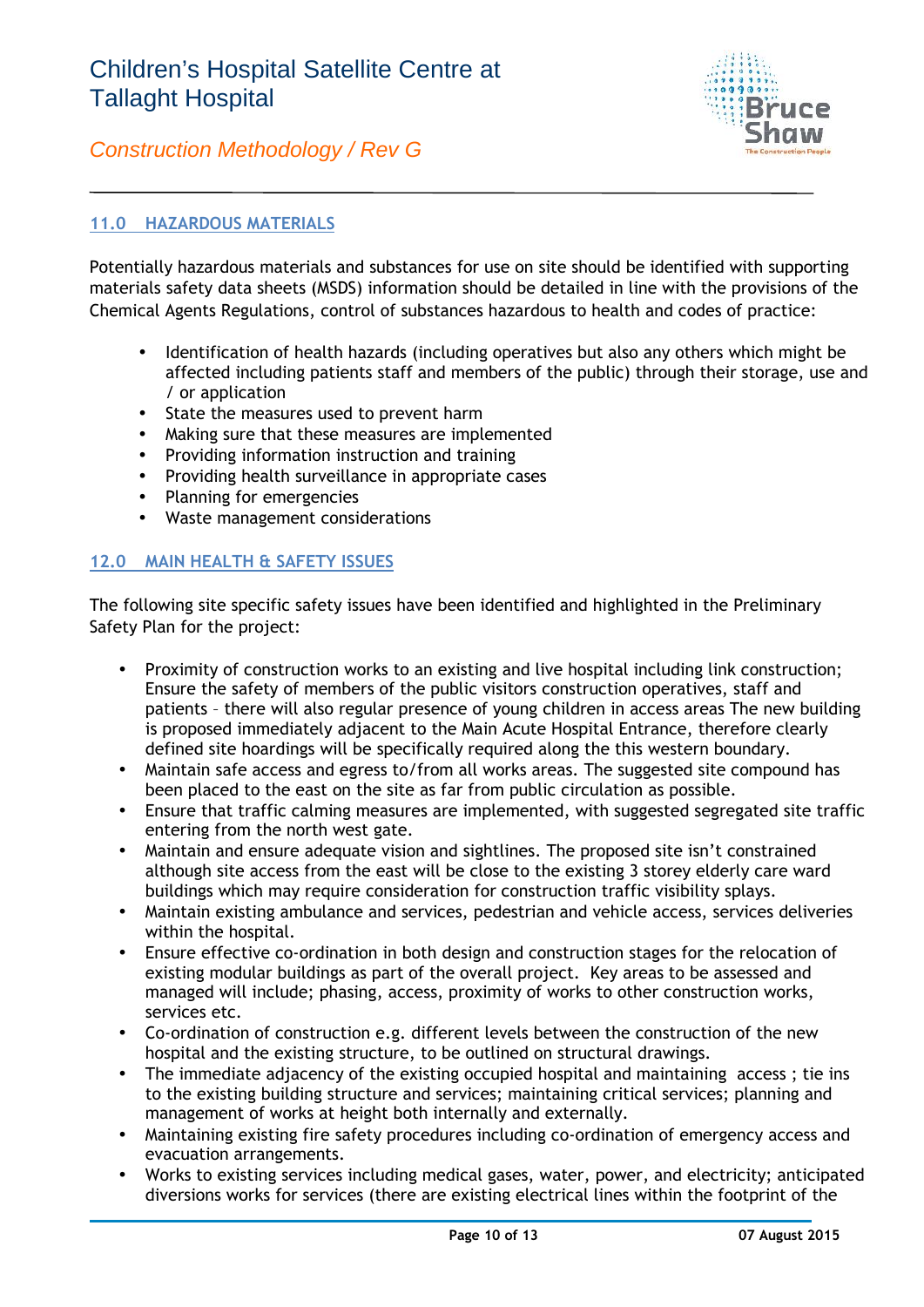

*Construction Methodology / Rev G*

proposed new hospital); minimising risk of disruption.

- Deep excavation and ground works for new foundations, services diversions, trenches for services and possible removal of existing earth bank mound.
- Minimising associated risk of aspergillus through designated procedures, controls and preventive measures with active monitoring in associated with hospital infection control
- Identifying and incorporating into the design and supporting communications, incorporating infection control protocols including aspergillus protection measures and protocols, assessment air sampling monitoring to specified limits during the works, liaison with existing hospital infection control department, implementing safety control and management requirements arising from excavation works, break out of existing structures, noise and vibration, dust levels together with ongoing liaison with hospital authorities.
- Maintenance of day to day hospital services access to existing plant equipment and services
- Heavy lifting or large prefabricated components close to public access and occupied hospital within defined areas.
- Development of phasing and sequencing of works planning.
- Location and confirmation of existing external services.

#### **13.0 EMERGENCY RESPONSE PLAN**

The project works involves a major construction project immediately adjacent to an existing and live public hospital facility. A dedicated site emergency plan should be prepared and reviewed in detail with existing hospital authorities in order to ensure effective implementation of procedures – by all parties – in the event of an emergency during construction.

This should address the following criteria:

- Identify potential health & safety emergency situations;
- Potential environmental emergency;
- Outline of necessary resources;
- Emergency plan outlining actions and contact details;
- **Emergency evacuation to assembly point;**
- Missing person;
- Emergency scene;
- Emergency contact numbers including site staff, contractors e.g. crane hire companies, pollution clean up, local authority, hospital and utility companies.

#### **14.0 HEALTH & SAFETY MANAGEMENT**

Provide a detailed safety management plan for the project to address:

- Site access and set up including pedestrian access and movement, segregation from vehicle access;
- Development of site logistics plan to address: access control; security; traffic management; deliveries; storage; housekeeping; waste management etc.
- Hazard Identification, risk assessment and Control measures;
- Infection control procedures and management requirements;
- Change management affecting safety, health and environmental impact;
- Reporting of accidents and incidents;
- Occupational first aid and case management;
- Adjacent hospital access and requirements.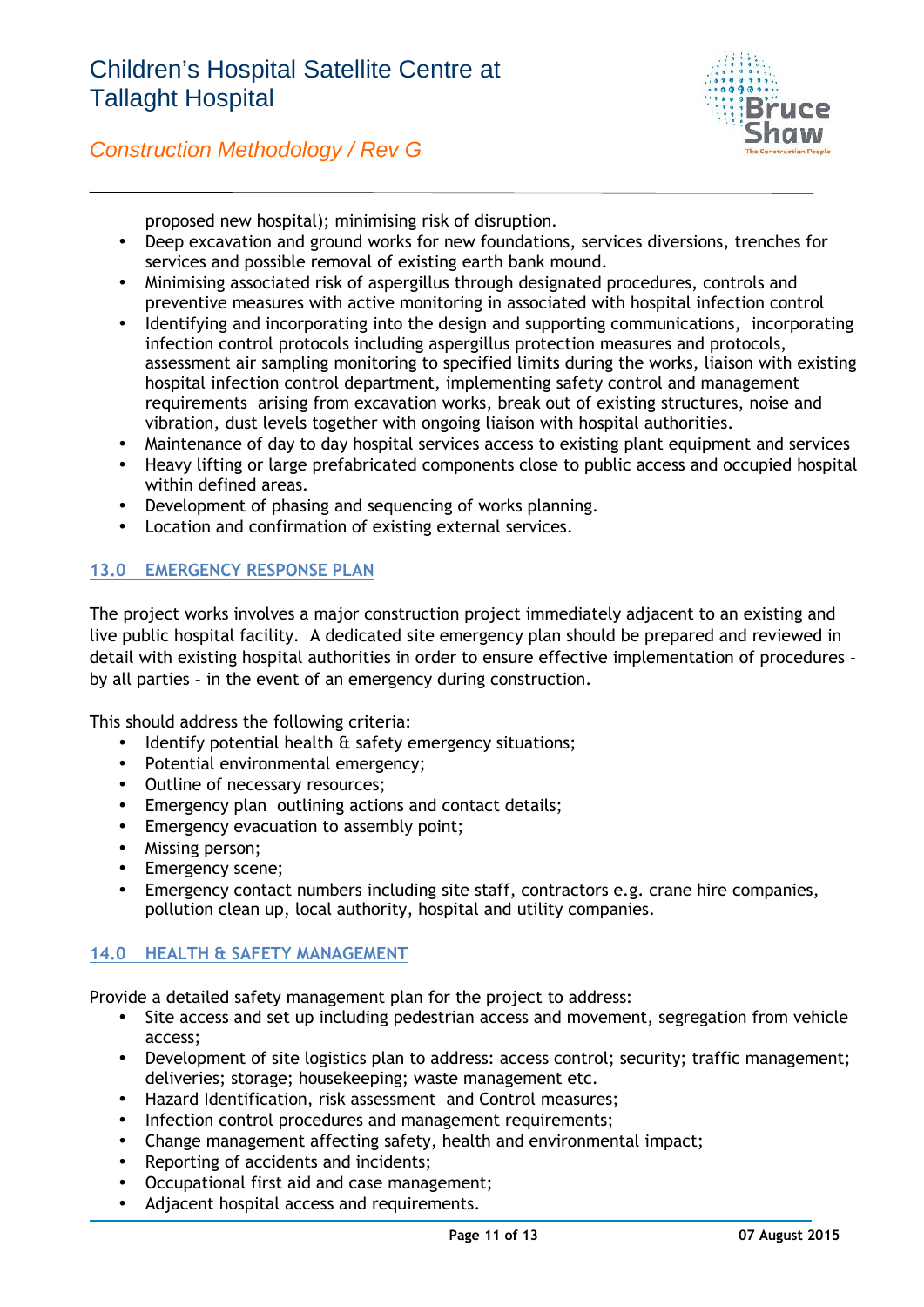

#### **15.0 ENVIRONMENTAL MANAGEMENT PLAN**

Provide a detailed environmental management plan for the project to address:

- Ecology control plan;
- Noise control plan including anticipated noise levels, duration, works scheduling, restrictions, positioning of equipment; use of noise screens;
- Dust controls (air, emissions and dirt); impact of site related vehicle movement, wheel wash facility – selection, location and management; maintenance inspection and regimes for site operation; covers to site vehicles; cleaning and maintenance of existing roads;
- Discharge Effluent Plan; control of discharges, location of welfare facilities, impact on existing drainage; water treatment;
- Prevention of discharge of any site materials e.g. waste materials, oils, paints, other contaminants or wash out of any materials in to any drain, sewer or water;
- Ground control measures review and incorporation in to site planning site investigation reports and surveys procured for the project works; identification of any contamination during excavation; preventing any cross contamination during the works;
- Vibration control plan to reduce the impact of vibration e.g. heavy works, demolition, plant use to be restricted; preference to electrically powered equipment and plant;
- Spill incident prevention and control plan including drips, stains, spillage or release of any liquid; maintenance of plant and equipment, selection and maintenance protection of storage plant; designated local up facilities; certified self bunded metal units for fuel storage;
- Emergency response plan;
- The requirements of the Construction & Demolition Waste Management Plan (included in Appendix 10.3 of this application).

#### **16.0 PROGRAMME AND TIMESCALE**

It is envisaged that construction of the Satellite hospital will commence in the Q2 2016 and be completed in approximately 18 months. The construction works will be phased as follows:

- Site set up, construction of site compound and services;
- Implementation of aspergillus prevention measures;
- Site clearance and excavation works:
- New build works; are likely to commence in advance of refurbishment works;
- Vacation of occupied areas;
- Commencement of hospital construction;
- Commissioning of plant, equipment and services;
- Handover of completed building.

The design team review of the construction programme will take account of all identified health  $\alpha$ safety issues, highlighting potential areas of mitigation and safer construction methods for consideration by the full team.